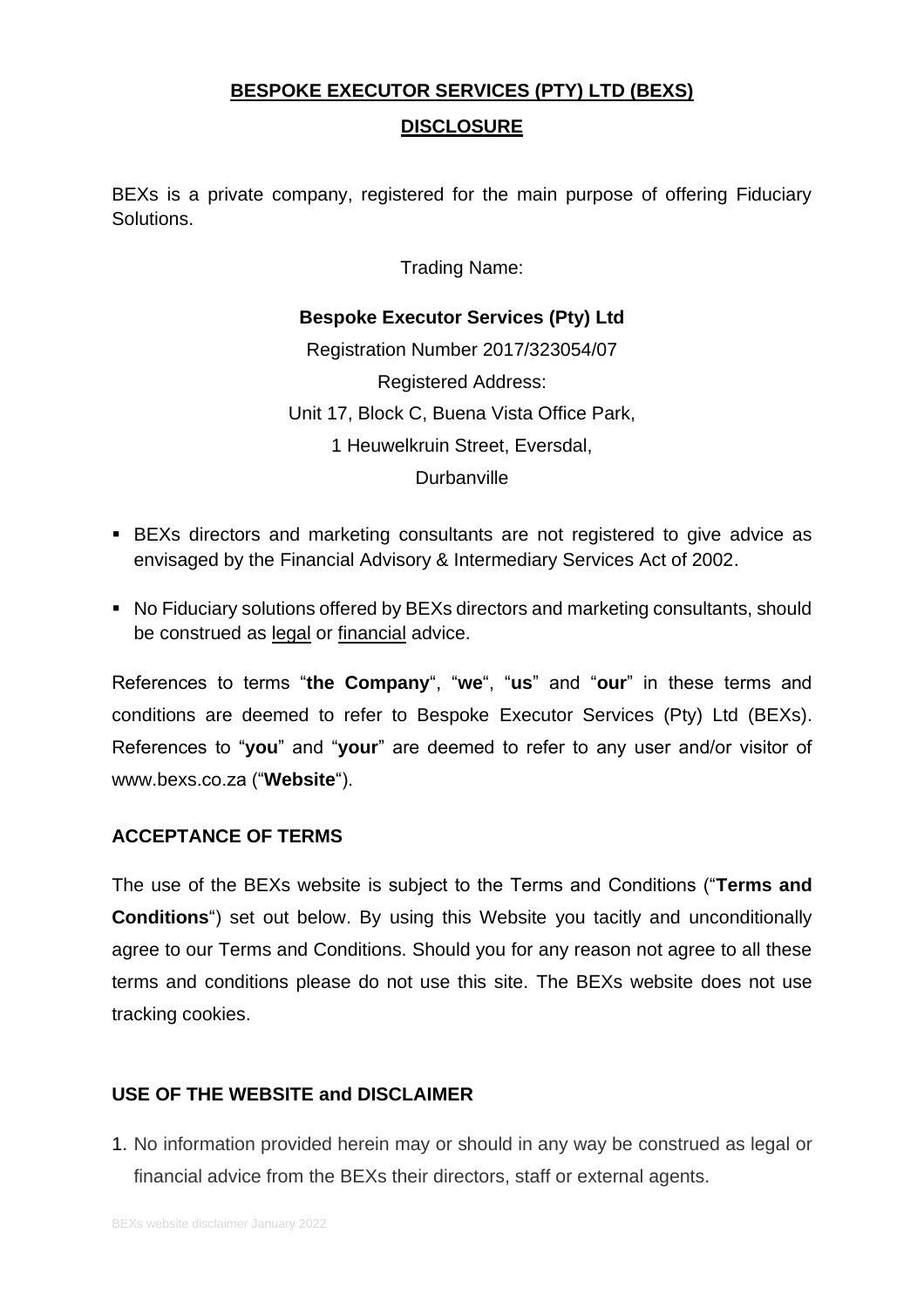- 2. As Fiduciary professionals, our operating model is to partner with professional legal and financial planning experts.
- 3. Information provided on this site should be used with due care and is provided for information purposes only. Should you use any information on this site you do so at your own risk, and BEXs accepts no responsibility for the use of any information on its website.
- 4. We strongly urge you to consult a BEXs representative as information on this site whilst current at the time of uploading, may have changed over time.
- 5. The information and articles written or produced by BEXs directors, staff, external agents or it's approved representatives are subject to copyright. Written consent must be obtained from BEXs before any information herein is reproduced, copied, quoted or referenced in any way whatsoever.
- 6. Specialist Fiduciary advice should be obtained from BEXs before any personal action is taken based on the information provided herein.
- 7. BEXs accepts no responsibility for the use of any information on this website, without proper consultation with the directors of BEXs. No person shall have any claim against BEXs, it's directors in their personal capacity or any approved representative of BEXs in connection with any information contained in this website.
- 8. Whilst BEXs takes all reasonable measure to ensure that the information is current at the time of uploading to this website, BEXs makes no representations or warranties, either expressly or implied, as to its accuracy, comprehensiveness and correctness and the use of the information should be used for information purposes only.
- 9. You agree that you will not use any device, software or other instrument to interfere or attempt to interfere with the proper working of this Website. In addition, you agree that you will not use any robot, spider, other automatic device, or manual process to monitor, copy, distribute or modify the Website or the information contained herein, without the prior written consent from an authorised BEXs representative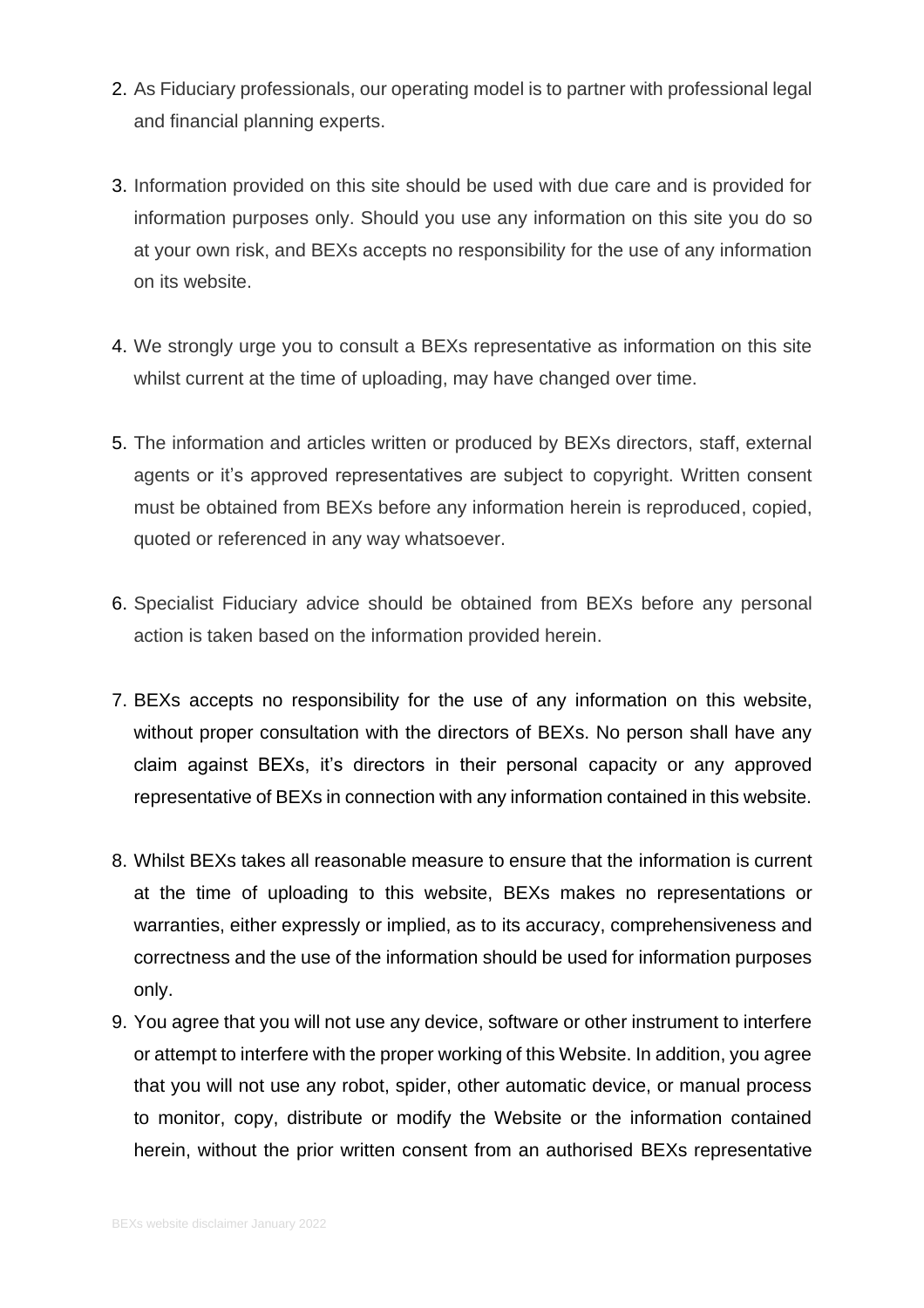(such consent is deemed given for standard search engine technology employed by Internet search websites to direct Internet users to this Website).

- 10. You may not use the Website to distribute material which is defamatory, offensive, contains or amounts to hate speech or is otherwise unlawful.
- 11. You may not without the written consent from an authorised BEXs representative, display, publish, copy, print, post or otherwise use this Website and/or the information contained therein for the benefit of any other website.
- 12. BEXs accepts no liability for any errors or omissions on this website.
- 13. BEXs also makes no warranty or representation, whether express or implied, that the information or files available on this Website are free of viruses, spyware, malware, trojans, destructive materials or any other data or code which is able to corrupt, destroy, compromise or jeopardise the operation, stability, security functionality or content of your computer system, computer network, hardware or software in any way.

#### **OWNERSHIP AND COPYRIGHT**

- 1. The contents of this Website, including any information, software, straplines, icons, text, graphics, lay-outs, images, trade names and logos are copyright protected and are owned by BEXs.
- 2. Consent to use any content herein is not granted or conferred upon you so the unauthorised use, distribution or reproduction of our website content is strictly prohibited.
- 3. BEXS reserves the right of redress against any party failing to adhere to our copyright notices.

## **LIMITATION OF LIABILITY**

1. BEXs shall not be liable for any direct, indirect, incidental, special or consequential injury, loss or damage which may arise from the use of, or reliance upon, any material or content contained in, or inability to use, and/or unlawful activity of, the website and/or any linked third party website.